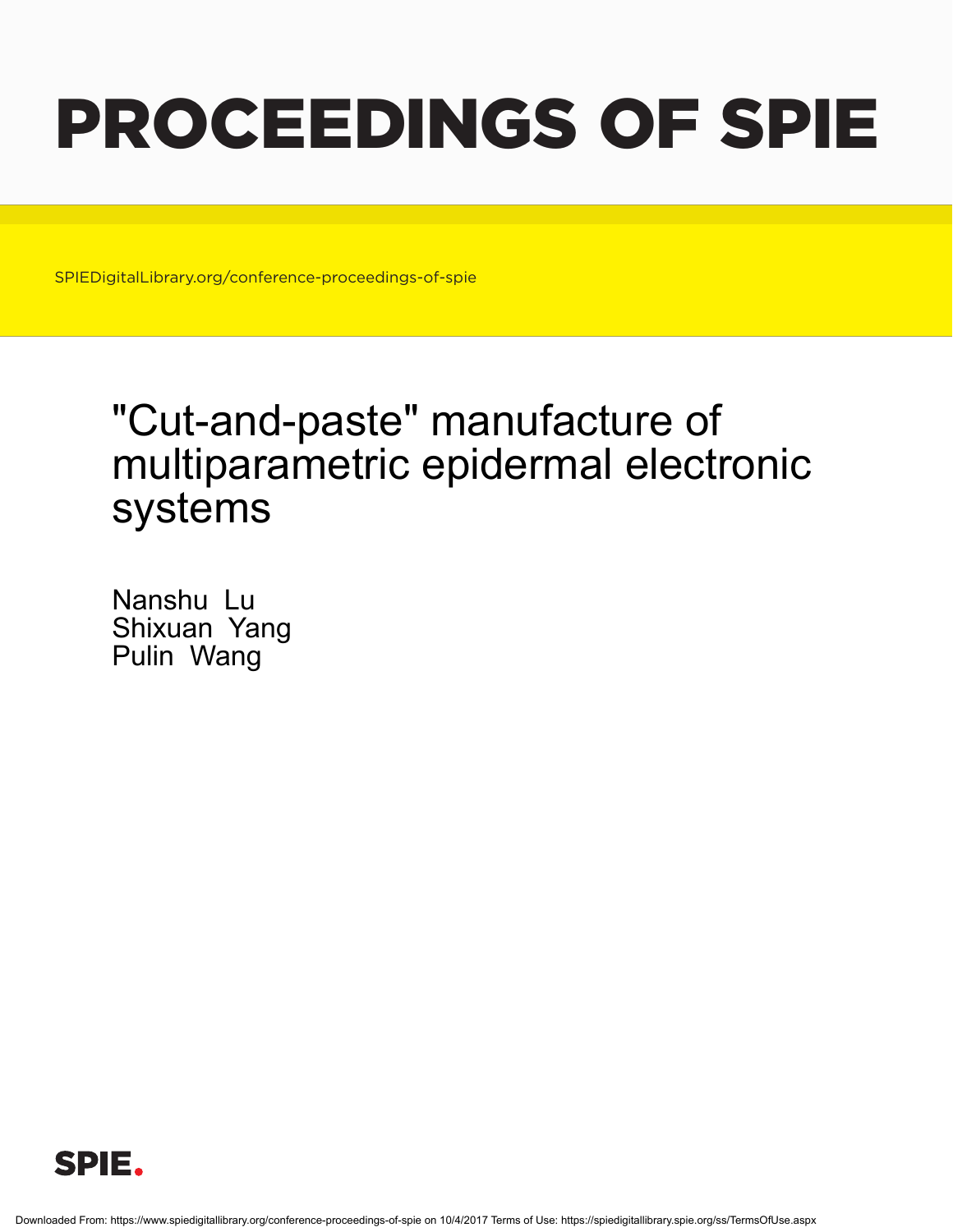### **"Cut-and-Paste" Manufacture of Multiparametric Epidermal Electronic Systems**

Nanshu Lu<sup>\*abc</sup>, Shixuan Yang<sup>a</sup>, Pulin Wang<sup>a</sup>

<sup>a</sup>Center for Mechanics of Solids, Structures and Materials, Department of Aerospace Engineering and Engineering Mechanics, <sup>b</sup>Texas Materials Institute, <sup>c</sup>Department of Biomedical Engineering, the University of Texas at Austin, Austin TX 78712, USA.

#### **ABSTRACT**

Epidermal electronics is a class of noninvasive and unobstructive skin-mounted, tattoo-like sensors and electronics capable of vital sign monitoring and establishing human-machine interface. The high cost of manpower, materials, vacuum equipment, and photolithographic facilities associated with its manufacture greatly hinders the widespread use of disposable epidermal electronics. Here we report a cost and time effective, completely dry, benchtop "cut-and-paste" method for the freeform and portable manufacture of multiparametric epidermal sensor systems (ESS) within minutes. This versatile method works for all types of thin metal and polymeric sheets and is compatible with any tattoo adhesives or medical tapes. The resulting ESS are multimaterial and multifunctional and have been demonstrated to noninvasively but accurately measure electrophysiological signals, skin temperature, skin hydration, as well as respiratory rate. In addition, planar stretchable coils exploiting double-stranded serpentine design have been successfully applied as wireless, passive epidermal strain sensors.

**Keywords**: wearable, flexible electronics, epidermal, vital sign monitor, freeform manufacture

#### **1. INTRODUCTION**

Our body is radiating data about ourselves continuously and individually. Wearable devices that can pick up and transmit signals from the human body have the potential to transform mobile health (mHealth) and human-machine interface (HMI), which prompted the Forbes Magazine to name 2014 as the year of wearable technology  $\left[1\right]$ . However, since wafer-based integrated circuits are planar, rigid, and brittle, state-of-the-art wearable devices are mostly in the form factors of "chips on tapes" or "bricks on straps", which are unable to maintain intimate and prolonged contact with the curved, soft, and dynamic human body for long-term, high-fidelity physiological signal monitoring <sup>[2]</sup>.

Recent advancements in flexible and stretchable electronics have provided viable solutions to bio-mimetic electronic skins  $[3-5]$  and bio-integrated electronics  $[6, 7]$ . Among many breakthroughs, epidermal electronic systems (EES) represents a paradigm-shift wearable device whose thickness and mechanical properties can match that of human epidermis  $^{[8]}$ . As a result, the EES can conform to human skin like a temporary transfer tattoo and deform with the skin without detachment or fracture. The EES was first developed to monitor electrophysiological signals  $[8]$ , and thereafter skin temperature  $[9, 10]$ , skin hydration  $\left[11-13\right]$ , sweat  $\left[14, 15\right]$ , and even movement disorders  $\left[16\right]$ . Moreover, near field communication (NFC) antenna based on EES technology has also been reported [13, 15, 17].

The thinness and softness of EES, however, lead to collapsing and crumpling after it is peeled off human skin, making its use as a disposable electronic tattoo ideal. As a result, the success of EES hinges on the realization of low cost, high throughput manufacture. Current EES manufacture relies on standard microelectronics fabrication processes including vacuum deposition of films, spin coating, photolithography, wet and dry etching, as well as transfer-printing  $[8, 13, 17]$ . Although it has been proved effective, there are several limitations associated with such process: first, a rigid handle wafer has to be used for photolithography, making it incompatible with roll-to-roll process; second, the high cost associated with cleanroom facilities, photo masks, photolithography chemicals, and manpower prevents EES from being inexpensive and disposable; third, high vacuum film deposition is time consuming and hence impractical for thick films; fourth, the EES size is limited to the size of the handle wafer, which is limited by the smallest vacuum chamber throughout the process; and last but not least, the high manpower demand of the manufacturing process greatly limits the accessibility of EES.

> Micro- and Nanotechnology Sensors, Systems, and Applications VIII, edited by Thomas George, Achyut K. Dutta, M. Saif Islam, Proc. of SPIE Vol. 9836, 98361B · © 2016 SPIE CCC code: 0277-786X/16/\$18 · doi: 10.1117/12.2224690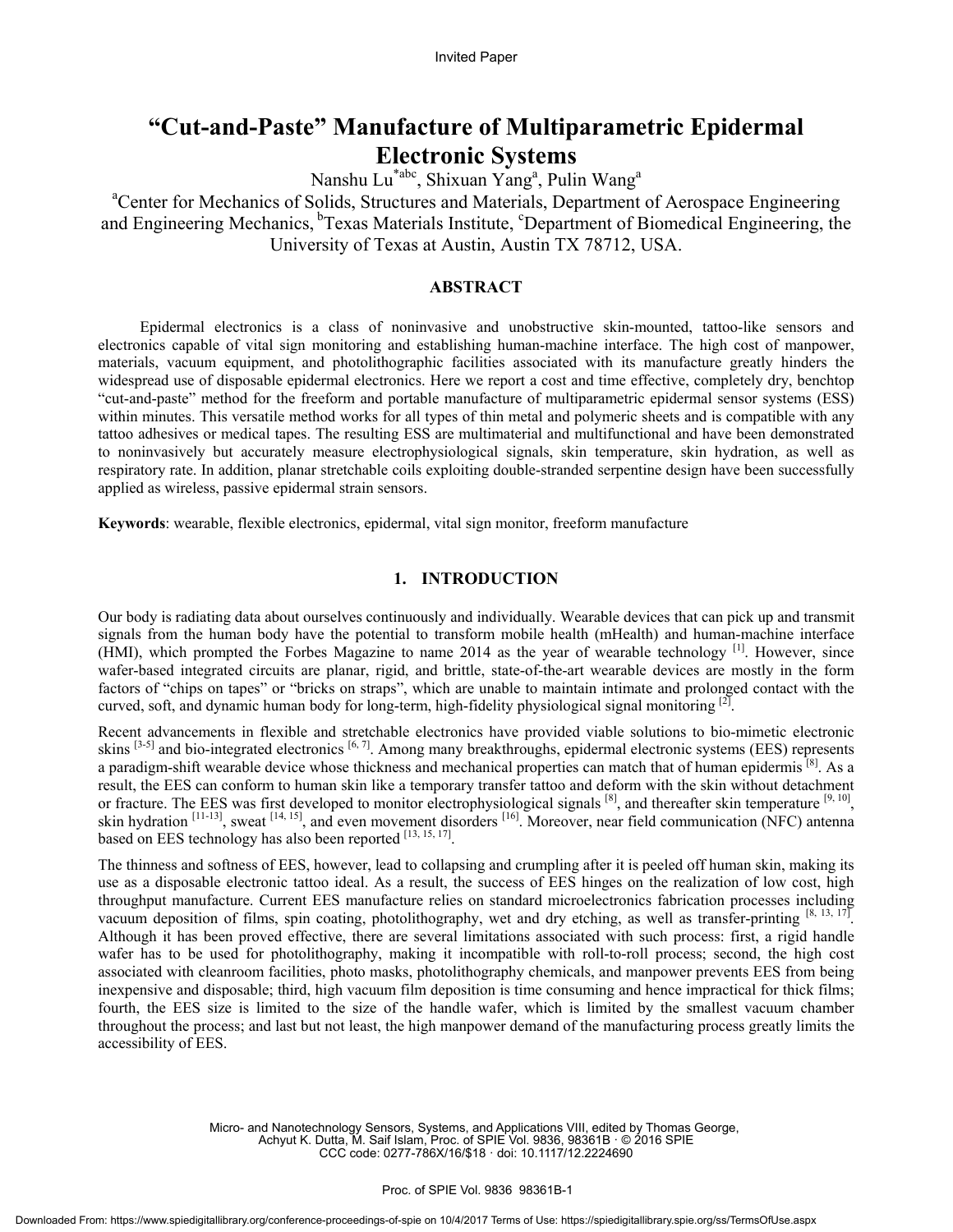Our newly invented "cut-and-paste" method offers a very simple and immediate solution to the above mentioned challenges. Instead of doing high vacuum metal deposition, thin metal-on-polymer laminates of various thicknesses can be directly purchased from industrial manufacturers. Instead of using photolithography patterning, a benchtop electronic cutting machine is used to mechanically carve out the designed patterns, with excess being removed, which is a freeform, subtractive manufacturing process, inverse to the popular freeform, additive manufacturing technology <sup>[18]</sup>. The cutting

#### nanshulu@utexas.edu; phone 512-471-4208; fax 512-471-3788; https://lu.ae.utexas.edu/

machine can pattern on thin sheet metals and polymers up to 12 inches wide and several feet long, largely exceeding labscale wafer sizes. Since the patterns can be carved with the support of thermal release tapes (TRT), the patterned films can be directly printed onto a variety of tattoo adhesives and medical tapes with almost 100% yield. The whole process can be completed on an ordinary bench without any wet process within ten minutes, which allows rapid prototyping. Equipment used in this process only includes a desktop cutting machine for thin film patterning and a hot plate for TRT heating, which enables portable manufacture. Since no rigid handle wafer is needed throughout the process, the "cut-andpaste" method is intrinsically compatible with roll-to-roll manufacture. To demonstrate the "cut-and-paste" method, multimaterial epidermal sensor systems (ESS) are fabricated and applied to measure electrophysiological (EP) signals such as electrocardiogram (ECG), electromyogram (EMG), electroencephalogram (EEG), skin temperature, skin hydration, and respiratory rate. A planar stretchable coil of 9-μm-thick aluminum ribbons exploiting the double-stranded serpentine design is also integrated on the ESS as a low frequency, wireless strain gauge, which can also serve as NFC antenna in the future.

#### **2. METHODS**

A schematic of the benchtop "cut-and-paste" process is shown in Figure 1. Since stiff-polymer-supported blanket metal films are more stretchable than freestanding metal sheets <sup>[19]</sup>, we always use metal-on-stiff-polymer laminates as the starting materials. Starting materials such as gold (Au) coated polyimide and aluminum (Al) coated polyethylene terephthalate (PET) are commonly used as thermal control or cable shielding laminates and can be purchased from industrial suppliers such as Sheldahl (Northfield, MN) and Neptco (Pawtucket, RI). We were able to purchase a small roll of 9-μm-thick Al on 12-μm-thick PET laminates from Neptco. Since only a small amount of polymer-supported Au foils are used in this research, we chose to use thermal evaporation to deposit several batches of 100-nm-thick Au films on 13-μm-thick transparent PET foils (Goodfellow, USA). To manufacture Au-based stretchable EP electrodes, resistance temperature detectors (RTD), and impedance sensors, the Au-on-PET foil was uniformly bonded to a flexible, single-sided TRT (Semiconductor Equipment Corp., USA) with Au side touching the adhesive of the TRT. The other side of the TRT was then adhered to a tacky flexible cutting mat, as shown in Figure 1a. The cutting mat was fed into an electronic cutting machine (Silhouette Cameo, USA) with the PET side facing the cutting blade. By importing our AutoCAD design into the Silhouette Studio software, the cutting machine can automatically carve the Au-on-PET sheet with designed seams within minutes (Figure 1b). Once seams were formed, the TRT was gently peeled off from the cutting mat (Figure 1c). Slightly baking the TRT on a 115 °C hotplate for  $1\sim 2$  minutes deactivated the adhesives on the TRT so that the excesses can be easily peeled off by tweezers (Figure 1d), leaving only the EP electrodes, RTD, and impedance sensors loosely resting on the TRT. The patterned devices were finally printed onto a target substrate with native adhesives, which could be a temporary tattoo paper (Silhouette) or a medical tape, such as 3M Tegaderm<sup>1M</sup> transparent dressing or 3M kind removal silicone tape (KRST) (Figure 1e), yielding a Au-based ESS (Figure 1f). Steps illustrated by Figures 1a-e can be repeated for other thin sheets of metals and polymers, which can be printed on the same target substrate with alignment markers, rendering a multimaterial, multiparametric ESS ready for skin mounting.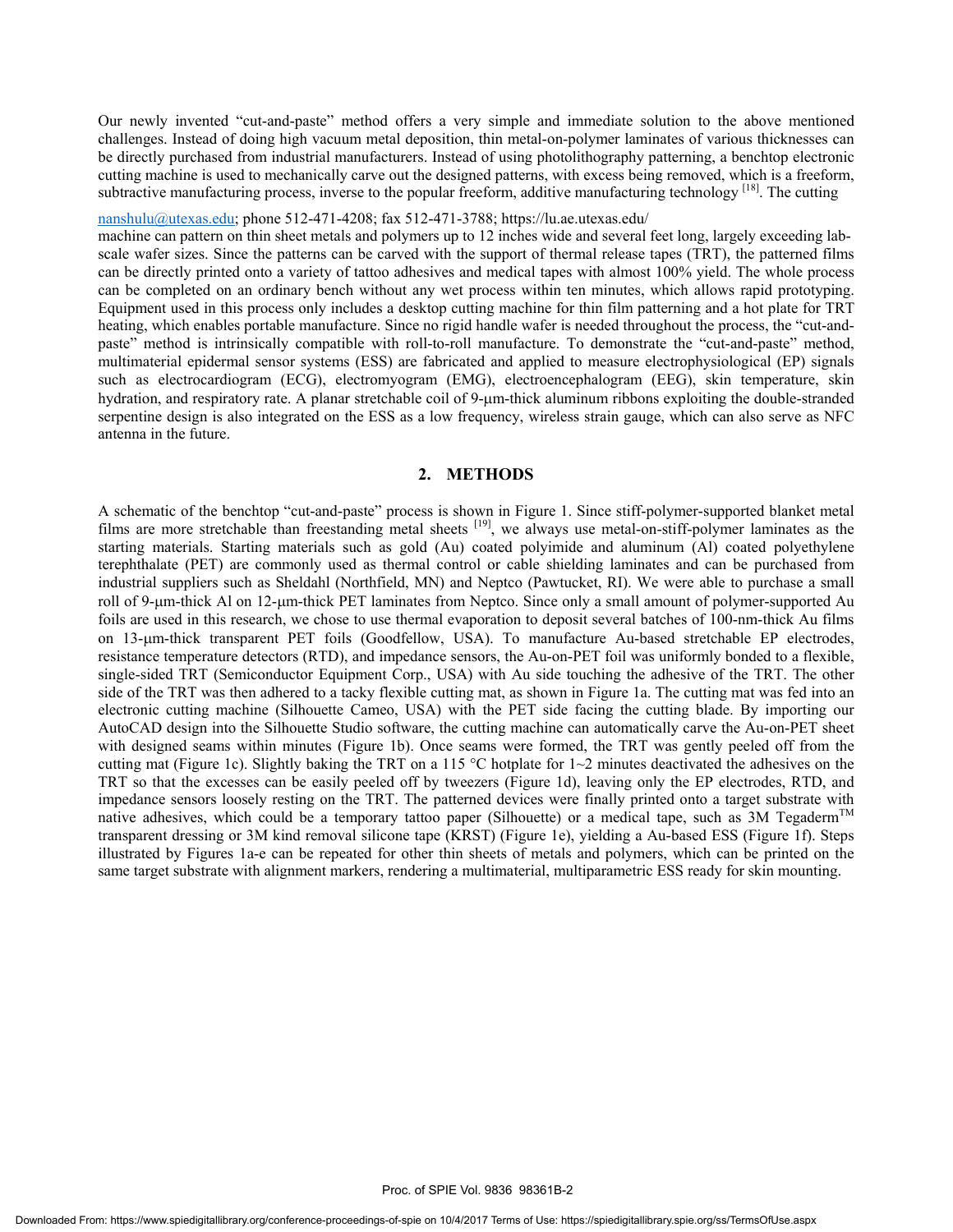

Figure 1. Schematics for the "cut-and-paste" process. (a) Au-PET-TRT (APT) laminated on the cutting mat with PET being the topmost layer. (b) Carving designed seams in the Au-PET layer by an automated mechanical cutting machine. (c) Peeling APT off the cutting mat. (d) Removing excessive Au-PET layer after deactivating the TRT on hot plate. (e) Printing patterned Au-PET layer onto target substrate. (f) Resulted epidermal sensor systems (ESS) with Au being the topmost layer.

A multimaterial, multiparametric ESS supported by transparent temporary tattoo paper and its white liner is shown in Figure 2a, which includes three Au-based filamentary serpentine (FS) EP electrodes, one Au-based FS RTD, two Aubased dot-ring impedance sensors, and an Al-based planar stretchable coil. In this picture, all Au-based sensors have the Au side facing up and in the future touching human skin as Au is a biocompatible metal. The stretchable coil, however, has the blue colored PET facing up because PET has demonstrated good biocompatibility <sup>[20]</sup> but some people's skin can be allergic to Al. For the three EP electrodes, the inter-electrode distance is set to be 2 cm for effective EP signal recording <sup>[21]</sup>. The FS is designed with a 1/5 ribbon width to arc radius ratio in order to balance the trade-off between stretchability and occupied area, according to our recent mechanics of serpentine research [22]. The same FS design is not applicable to the stretchable Al coil because it will consume too much space when more turns are needed for higher inductance. Therefore a double-stranded serpentine design is proposed (Figure 2a), which saves space without compromising the number of turns or the stretchability too much. The two longhorns at the upper left and right corners of the Au pattern serve as alignment markers for printing Au and Al devices on the same tape. The overall size of the device area is  $7.5 \text{ cm} \times 5 \text{ cm}$ .

The stretchability of different serpentine ribbons on Tegaderm tapes were tested using a customized tensile tester with *in situ* resistance measurement and top down webcam observation (Figure 2b left panel) <sup>[23]</sup>. When electrical resistance is measured as a function of the applied uniaxial tensile strain, the applied strain at which the resistance explodes (e.g. *R*/*R*<sup>0</sup>  $= 1.1$ ) is considered the strain-to-rupture or stretchability <sup>[19]</sup>. According to Figure 2b right panel, while straight Al-on-PET and Au-on-PET ribbons exhibit limited stretchability (2.89% and 13.72%, respectively), their serpentine-shaped ribbons are much more stretchable, well beyond the elastic limit of human skin  $(30\%)$ <sup>[24]</sup>. For serpentine ribbons such as the Al coil and Au RTD, rupture sites are always found at the crest of the arc whereas for serpentine network such as the Au EP electrode, fracture first occurs at ribbon intersections due to strain concentration and overcutting at turning points.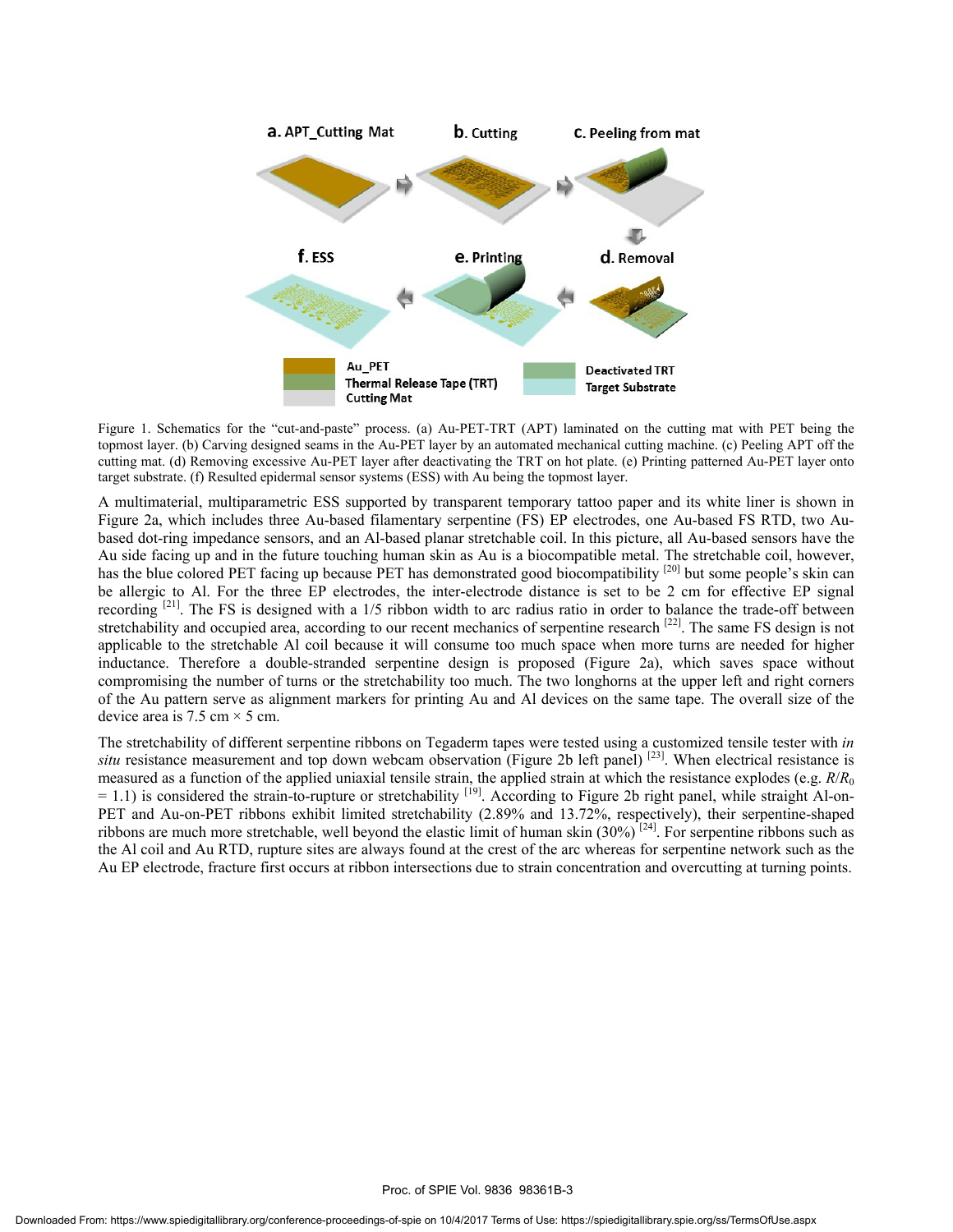

Figure 2. Multimaterial, multiparametric ESS. (a) Top view of an ESS which incorporates three electrophysiological (EP) electrodes (Au-PET), a resistance temperature detector (RTD) (Au-PET), two coaxial dot-ring impedance sensors (Au-PET), and a wireless planar stretchable strain sensing coil (Al-PET), all in filamentary serpentine (FS) layout. (b) Resistance change measured as function of applied strain. "Al" denotes straight Al-PET ribbon, "Au" denotes straight Au-PET ribbon, "Coil" denotes Al-PET serpentine ribbon used in wireless strain sensor coil, "EP" denotes Au-PET serpentine ribbon used in EP electrode, and "RTD" denotes Au-PET serpentine ribbon used in RTD. (c) ESS on human skin demonstrating excellent deformability during stretch (top), compression (middle), shear (bottom). (d) Resistance of Al coil and Au RTD before and after all possible deformations of skin-mounted ESS.

#### **3. RESULTS**

The multiparametric ESS has been successfully applied to perform continuous EP, skin temperature, and skin hydration measurements. EP signals on the surface of human skin measure the flow of ions in the underneath tissues and organs, which reflects their health and function. For example, noninvasive ambulatory monitoring of ECG on human chest can help detect multiple important features of heart malfunction like irregular heartbeat (arrhythmia)  $^{[25]}$ . EMG reflects human muscle activity and can identify neuromuscular diseases and serve as a control signal for prosthetic devices or other machines <sup>[21]</sup>. EEG measured from the surface of human scalp can be used to not only capture cognitive and memory performance <sup>[26]</sup>, but also chart brain disorders like epilepsy <sup>[27]</sup> and stroke <sup>[28]</sup>. Figure 3a displays ECG measurement from the human chest using silver/silver chloride (Ag/AgCl) gel electrodes and the ESS without applying any conductive gels. Both ESS and Ag/AgCl electrodes were connected to a small portable amplifier (AvatarEEG<sup>TM</sup>) with a shared ground port through a homemade reusable connector. Out of the three EP electrodes integrated on the ESS, the center one is utilized as a ground and the other two electrodes measure EP signals in a bipolar montage to reflect the difference in electrical potential. Signals recorded by this amplifier were processed using a Principle Component Analysis based algorithm<sup>40</sup>, with the final results shown in Figure 3a. It is evident that the important features of ECG are captured by both electrodes, but the ECG measured by our ESS demonstrates higher amplitude. We also placed the same type of ESS over the forearm, specifically on the flexor muscles, to measure the EMG during two hand clenches (Figure 3b). The intensity of the gripping force can be measured by a commercial dynamometer (Exacta™) and it is clear that the higher gripping force corresponds to higher signal amplitude in the measured EMG. Finally, we measured EEG by adhering Ag/AgCl electrodes and the ESS on human forehead. Both electrodes were referenced against one FS electrode placed behind the human ear on the mastoid location, as shown in Figure 3c left panel. Signals were high and low passed filtered at 0.1Hz and 40 Hz respectively. Frequency spectrums were calculated using standard fast Fourier transformations (FFT). Their FFT spectrums almost fully overlap in the upper right panel of Figure 3c, which confirms that conventional and ESS electrodes are almost indistinguishable in measured EEG signals, but the ESS offers additional merits including conformability, softness and customizable electrode patterns. The lower right panel of Figure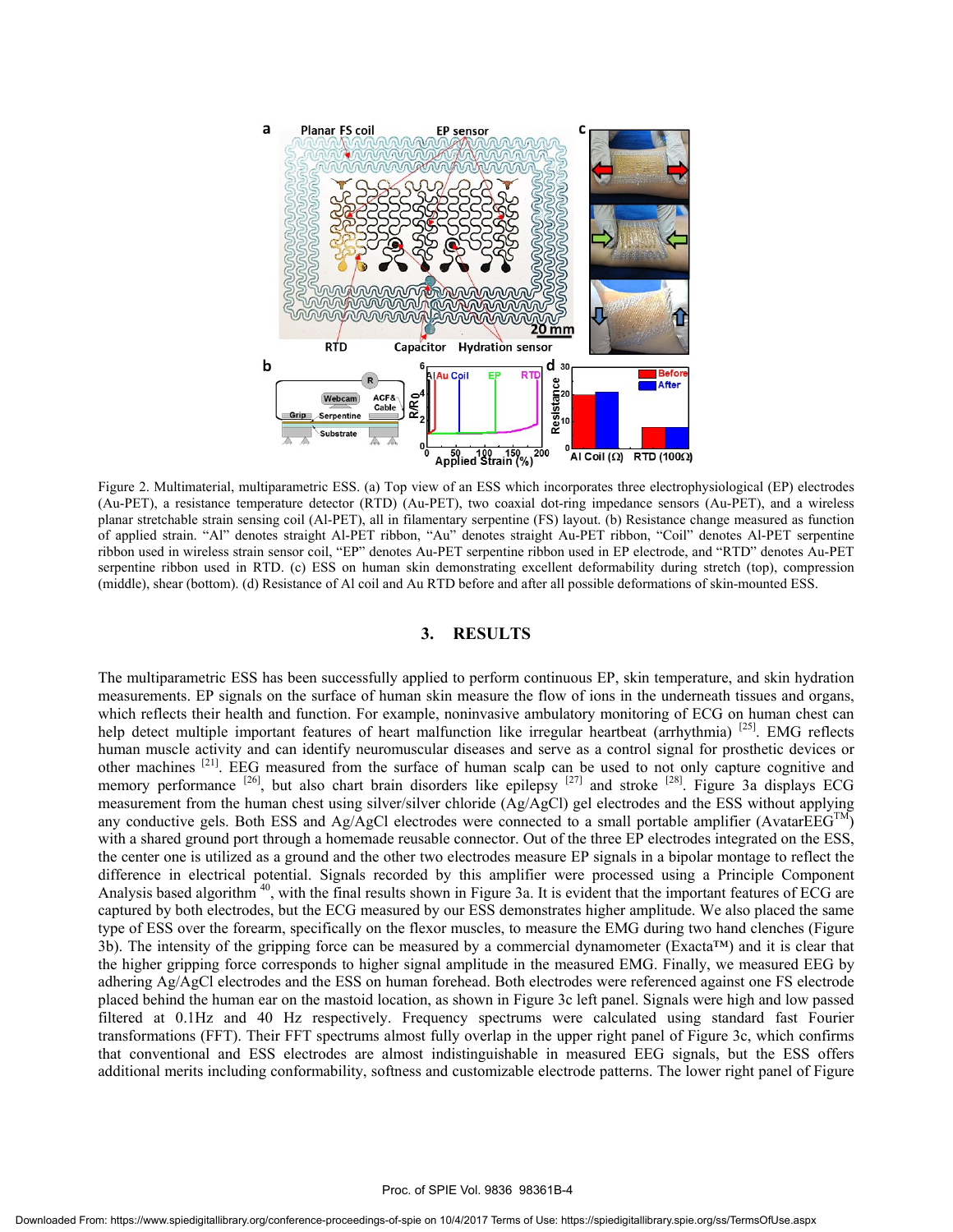3c compares the FFT of the ESS measured EEG signal while the participant maintained eyes open and eyes closed. One can note the expected increase in relative alpha power associated with the eyes closed period relative to eyes open (centered around 10 Hz).

In addition to EP, skin temperature, skin hydration, and skin deformation are also useful indicators of human physiology. For example, skin temperature is associated with cardiovascular health, cognitive state, and tumor malignancy  $[29]$ . Skin hydration is widely used in dermatology and cosmetology for the detection of diseases (e.g., eczema, atopic dermatitis, etc.)  $^{[32, 33]}$ , the assessment of mental stress or hormone levels  $^{[34, 35]}$ , and the evaluation of medical therapies or cosmetic treatments  $^{[36, 37]}$ . Quantifying skin deformation is useful for the detection of gesture  $^{[38]}$ , respiration, as well as motion disorders <sup>[16]</sup>. Ultrathin, stretchable RTD can be built as a narrow but long ribbon of Au FS as labeled in Figure 2a, which has a high initial resistance  $R_0$  and a predictable change in resistance as the temperature changes. To perform skin temperature measurement, the epidermal RTD was attached on human forearm, along with a commercial thermocouple (TMD-56, Amprobe) as pictured in Figure 3d left panel. Skin temperature measured by the epidermal RTD and the thermocouple are plotted in Figure 3d right panel. Skin temperature was initially stabilized at around 30 °C. At *t* = 2'13", an ice bag was brought in contact with the RTD and skin for 1 minute and then removed. The corresponding temperature drop and recovery are clearly visible in the graph of Figure 3d. The strong correlation between RTD and thermocouple outputs has validated the use of RTD as a soft and stretchable skin temperature detector.



Figure 3. ECG, EMG, EEG, skin temperature, skin hydration, and respiratory rate measurements by ESS. (a) ECG simultaneously measured by ESS (red) and Ag/AgCl electrodes (black). Stronger ECG signals were obtained by the ESS. (b) ESS attached on human forearm for EMG measurement when the subject is gripping a commercial dynamometer with different forces. Higher amplitude corresponds to higher gripping force. (c) EEG measured on human forehead by both ESS and Ag/AgCl electrodes. Two frequency spectrum of the EEG are well overlapped. 10 Hz alpha rhythm measured by ESS is clearly visible when eyes were closed. (d) Skin temperature changes measured by both epidermal RTD and thermocouple found good correlation. (e) Real time skin hydration before and after Espresso intake measured by both commercial coaxial corneometer and ESS. (f) Voltage outputs from the ECR Wheatstone bridge during normal and deep breath.

Skin hydration level is reflected by the impedance of skin [11], which can be conveniently measured by impedance sensors in the coaxial dot-ring design as labeled in Figure 2a. Laminating the epidermal hydration sensor (H. sensor) on human skin, an inductance, capacitance, and resistance (LCR) meter (Digital Multimeter, Rigol) was used to measure the impedance at different frequencies as well as different skin hydration levels. A commercial corneometer (MoistureMeterSC Compact, Delfin Inc.) was used to quantify the skin hydration level. Figure 3e illustrates a continuous hydration measurement with both epidermal H. sensor and the corneometer before and after the subject drank a can of cold Espresso. The caffeine in Espresso is expected to lead to perspiration as it stimulates human central nervous system, which activates the sweat glands. The results are shown in Figure 3e right panel, which clearly indicates gradual increase of hydration after drinking Espresso based on the measurements of both the epidermal H. sensor and the corneometer. The initial increase in hydration before drinking Espresso is believed to be caused by the ESS lamination. It is also interesting to note that skin hydration peaked seven minutes after drinking the Espresso and started to decay after that, likely due to the thermoregulation of the body. An artifact of contact pressure in measuring skin hydration with ESS was noticed.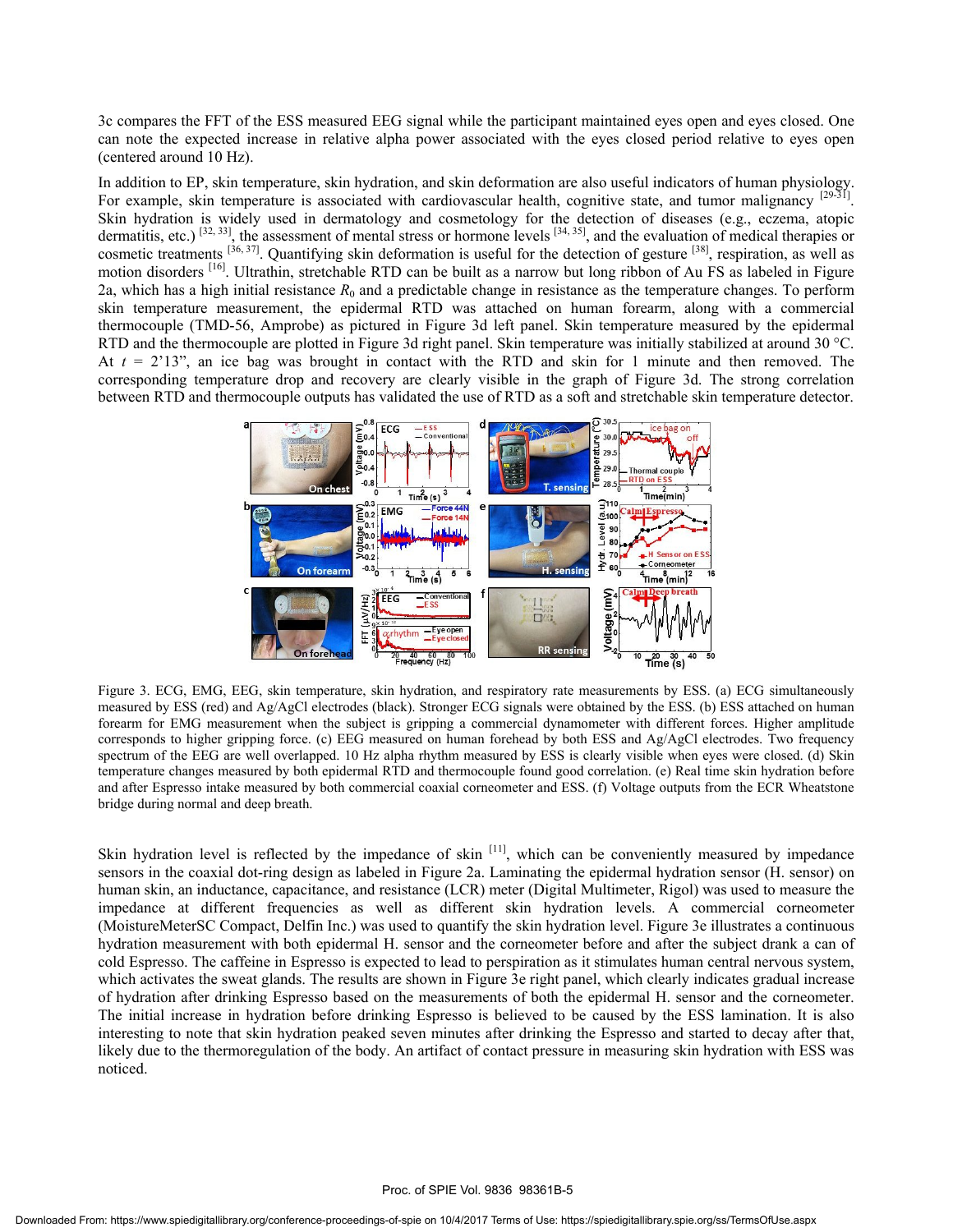Epidermal respiratory rate sensor was build using electrically conductive rubber (ECR), which is similar to our previous soft strain gauge work <sup>[39]</sup>, but is made by the more cost and time effective "cut-and-paste" method. Unlike conventional micro-fabrication techniques that are limited to inorganic materials, the "cut-and-paste" process developed here can be applied to a much broader category of materials, including elastomeric sheets. As a demonstration, we fabricated stretchable strain gauges employing ECR (Elastosil LR 3162, Wacker Silicones) as the strain-sensitive resistor, and Auon-PET serpentine ribbons as the stretchable interconnects. On skin test was performed by applying Tegaderm-supported ECR-based strain gauges on the chest of a human subject (Figure 3f left picture) and various respirational patterns were studied. Figure 3f right graph illustrates the deformation of human chest during normal breath and deep breath using the Wheatstone bridge. Larger amplitude and lower frequency are observed for deep breath.

Compared with silicon nanomembrane  $^{[38, 40]}$  and ECR  $^{[39]}$  based skin-integrated stretchable strain gauges, epidermal strain sensors based on planar stretchable capacitor can operate wirelessly [13]. Instead of using stretchable capacitor, here we explore planar stretchable inductors to build wireless epidermal strain sensors. The double stranded serpentine design of the planar inductor coil as depicted in Figure 2a has taken into account overall size, stretchability, overall inductance, and inductance sensitivity to strain. Figure 4 illustrates the wireless measurement on the sensor coil. A circular reader coil is connected to an Impedance Analyzer (HP 4194A) via a standard BNC-RCA adaptor. The reader is inductively coupled to the sensor coil in a transformer like configuration (Figure 4a). The experimental setup is given in Figure 4b and there was no cable connection between the reader and the sensor coil. By measuring the impedance response of the coupled circuit as a function of frequency, the resonance frequency corresponds to a dip in the phase-frequency curve.

We performed uniaxial stretch tests on Tegaderm supported stretchable coils (Figure 4c) and recorded strain-induced shift of resonance frequency of the coupled circuit, as shown in Figure 4d. Measured resonance frequency as a function of applied strain is plotted in red in Figure 4e, which shows a monotonic decay as the sensor coil is uniaxially elongated. The resonance frequency shifted from 38.6 MHz in the undeformed shape down to 34.3 MHz at the strain of 20%, which is more sensitive to deformation compared to a previously reported stretchable epidermal antenna  $[17]$ .

FEM analysis on stretchable coils has been carried out through a combination of ABAQUS standard and ANSYS Maxwell package and the results are plotted in blue in Figure 4e, with squares representing serpentine coils and triangles representing straight coils. Comparing the two results, straight coil appears less sensitive to applied strain, which is undesirable for strain sensing application but could be advantageous for antenna application when stable resonance frequency is needed. Analytical modeling of single and multi-turn straight coils are given in Figure S20. All results (experimental, numerical, and analytical) suggest a decay of resonance frequency as the tensile strain enlarges, but the discrepancy between experimental and FEM results requires future studies.

The effect of distance (coupling factor *k* as labeled in Figure 4a) between the reader and the sensor coils has also been investigated. It is found that the resonance frequency does not depend on the distance whereas the phase dip does. Specifically, the smaller the gap, the larger the phase dip, thus the higher coupling factor. One way to improve the coupling factor and hence enlarge the sensing distance is to increase the overall size of either the reader or the sensor coil, with a tradeoff in the wearability of the sensor and the portability of the reader.

The skin deformation measurement was performed by attaching the sensor coil on the dorsal wrist and bringing the reader coil within 45 mm distance from the sensor coil. 3 layers of tattoo paper (Silhouette) were applied between the sensor coil and the skin to compensate for capacitive loading induced by the skin. Three wrist gestures "flat", "stretch", and "compress" were measured (Figure 4f). Phase measurement for the three gestures are plotted in Figure 4g, which reveals several interesting findings. First, the resonance frequency drops from 38.6 MHz to 13.92 MHz before and after the sensor coil was applied on the skin, which is due to the substantial capacitive loading induced by the skin  $[41]$ . The second observation is that "stretch" reduces the resonance frequency (from 13.92 MHz to 12.99 MHz) whereas "compress" slightly increases resonance frequency (from 13.92 MHz to 14.41 MHz), as expected. Repeatability test was conducted by repeating the wrist gestures in the sequence "flat", "stretch", "compress" twice and the result shows that the wireless strain gauge coil can offer very repeatable measurements of joint bending.

The planar stretchable coil also has the potential to work as an NFC antenna for transferring the local signals measured by the ESS wirelessly to a remote receiver  $\left[17\right]$ . In order to transfer data properly, the resonance frequency should stay as steady as possible during the transferring process. We therefore tested the coil response when it is placed on human chest and the subject was under deep inhalation and exhalation. It is found that the resonance frequency only changed from 13.06 MHz to 12.80 MHz, for either deep inhalation or exhalation. The insensitivity of resonance frequency to chest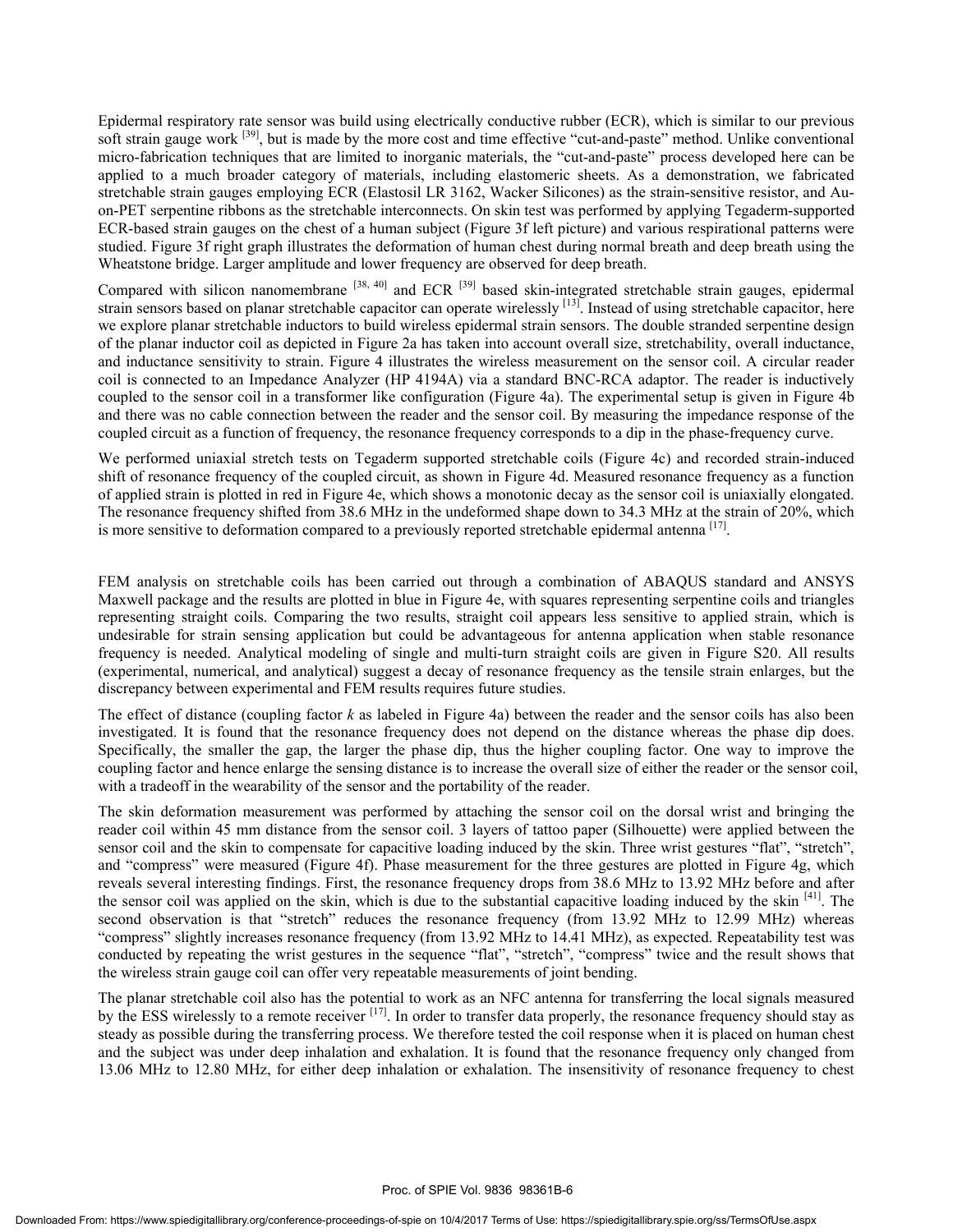deformation associated inhalation and exhalation makes it possible to be used as a stable epidermal antenna for chest ESS.



Figure 4. Wireless epidermal strain sensor based on stretchable Al coil. (a) Schematics of the wirelessly coupled reader and sensor coils. (b) Experimental setup for the measurement of the resonance frequency of the coupled system. The sensor coil was place on top of the reader coil and separated by a 6 mm thick acrylic slab plus 4 mm air gap. The reader was connected to an Impedance Analyzer (HP 4194A). (c) Images of the sensor coil stretched horizontally by 0%, 10% and 20%, respectively. (d) Phase response of the coupled system as a function of sweeping frequency at different applied strains. (e) Both experimental (red) and FEM (blue) results showing decreased resonance frequency with increased tensile strain. (f) Sensor coil attached on human wrist (top left) under different hand gestures: "flat" (top right), "stretch" (bottom left) and "compress" (bottom right). (g) Resonance frequency decreases when the sensor coil is stretched by the wrist, and increases when compressed by the wrist.

#### **4. CONCLUSIONS**

In conclusion, we have demonstrated a versatile, cost and time effective method to manufacture multimaterial, multiparametric ESS that can be intimately but noninvasively and unobstructively applied on human skin to measure ECG, EMG, EEG, skin temperature, skin hydration, respiratory rate, and joint bending. The "cut-and-paste" method enables completely dry, benchtop, freeform, and portable manufacture of ESS within minutes, without using any vacuum facilities or chemicals. The "cut-and-paste" method has proved effective in patterning metal-on-polymer laminates and elastomeric sheets, but it is not applicable to ceramic-coated polymer as indentation of the cutting blade would easily fracture intrinsically brittle ceramic film. However, we have demonstrated a variation of the "cut-and-paste" method to manufacture highly stretchable transparent interconnects based on brittle indium tin oxide (ITO) film  $[23]$ . In addition to ESS, the "cut-and-paste" manufacturing method is expected to be useful for the manufacture of other stretchable devices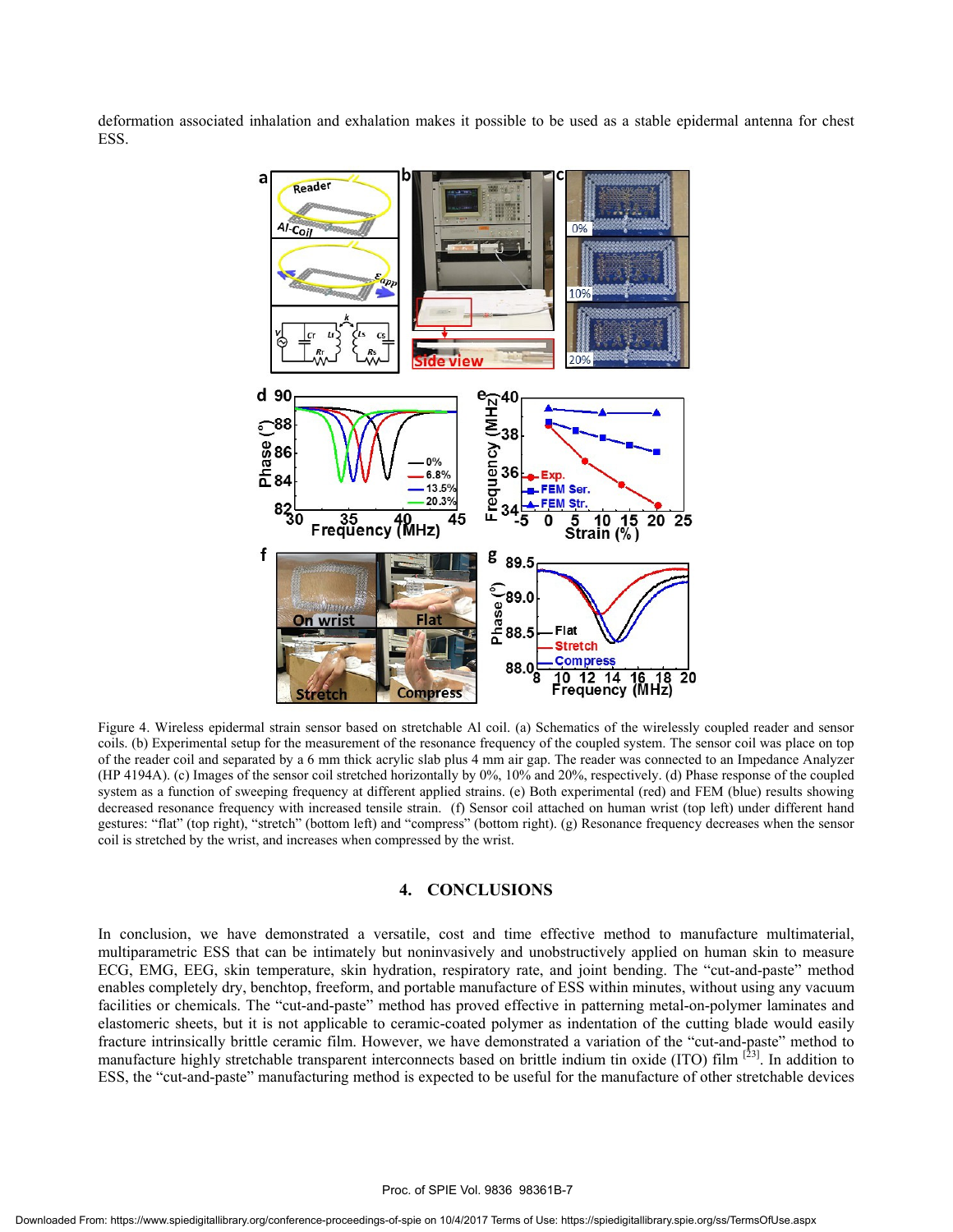including stretchable circuit boards which house rigid IC chips [42] and deployable structure health monitoring sensor networks [43].

#### **ACKNOWLEDGEMENTS**

This work is based upon work supported in part by the National Science Foundation under grant Nos. CMMI-1301335 and CMMI-1351875. N.L. acknowledges the 3M Non-Tenured Faculty Award. Any opinions, findings and conclusions or recommendations expressed in this material are those of the authors and do not necessarily reflect the views of the National Science Foundation nor 3M.

#### **REFERENCE**

[1] Bowden, N., Brittain, S., Evans, A. G., Hutchinson, J. W. and Whitesides, G. M., "Spontaneous formation of ordered structures in thin films of metals supported on an elastomeric polymer", Nature 393, 146 (1998).

[2] Ives, J. R., Mirsattari, S. M. and Jones, D., "Miniaturized, on-head, invasive electrode connector integrated EEG data acquisition system", Clin Neurophysiol 118, 1633 (2007).

[3] Schwartz, G., Tee, B. C. K., Mei, J. G., Appleton, A. L., Kim, D. H., Wang, H. L. and Bao, Z. N., "Flexible polymer transistors with high pressure sensitivity for application in electronic skin and health monitoring", Nat Commun 4, 1859 (2013).

[4] Gong, S., Schwalb, W., Wang, Y. W., Chen, Y., Tang, Y., Si, J., Shirinzadeh, B. and Cheng, W. L., "A wearable and highly sensitive pressure sensor with ultrathin gold nanowires", Nat Commun 5, 3132 (2014).

[5] Gong, S., Lai, D. T. H., Su, B., Si, K. J., Ma, Z., Yap, L. W., Guo, P. and Cheng, W., "Highly Stretchy Black Gold E-Skin Nanopatches as Highly Sensitive Wearable Biomedical Sensors", Advanced Electronic Materials 1, 1 (2015).

[6] Kim, D. H., Ghaffari, R., Lu, N. S. and Rogers, J. A., "Flexible and Stretchable Electronics for Bio-Integrated Devices", Annual review of biomedical engineering 14, 113 (2012).

[7] Yeo, W. H., Webb, R. C., Lee, W., Jung, S. and Rogers, J. A., "Bio-integrated electronics and sensor systems", Micro- and Nanotechnology Sensors, Systems, and Applications V 8725, (2013).

[8] Kim, D. H., Lu, N. S., Ma, R., Kim, Y. S., Kim, R. H., Wang, S. D., Wu, J., Won, S. M., Tao, H., Islam, A., Yu, K. J., Kim, T. I., Chowdhury, R., Ying, M., Xu, L. Z., Li, M., Chung, H. J., Keum, H., McCormick, M., Liu, P., Zhang, Y. W., Omenetto, F. G., Huang, Y. G., Coleman, T. and Rogers, J. A., "Epidermal Electronics", Science 333, 838 (2011). [9] Feng, X., Yang, B. D., Liu, Y. M., Wang, Y., Dagdeviren, C., Liu, Z. J., Carlson, A., Li, J. Y., Huang, Y. G. and Rogers, J. A., "Stretchable Ferroelectric Nanoribbons with Wavy Configurations on Elastomeric Substrates", Acs Nano 5, 3326 (2011).

[10] Hattori, Y., Falgout, L., Lee, W., Jung, S. Y., Poon, E., Lee, J. W., Na, I., Geisler, A., Sadhwani, D., Zhang, Y. H., Su, Y. W., Wang, X. Q., Liu, Z. J., Xia, J., Cheng, H. Y., Webb, R. C., Bonifas, A. P., Won, P., Jeong, J. W., Jang, K. I., Song, Y. M., Nardone, B., Nodzenski, M., Fan, J. A., Huang, Y. G., West, D. P., Paller, A. S., Alam, M., Yeo, W. H. and Rogers, J. A., "Multifunctional Skin-Like Electronics for Quantitative, Clinical Monitoring of Cutaneous Wound Healing", Adv Healthc Mater 3, 1597 (2014).

[11] Huang, X., Yeo, W. H., Liu, Y. H. and Rogers, J. A., "Epidermal Differential Impedance Sensor for Conformal Skin Hydration Monitoring", Biointerphases 7, 1 (2012).

[12] Huang, X., Cheng, H., Chen, K., Zhang, Y., Zhang, Y., Liu, Y., Zhu, C., Ouyang, S.-c., Kong, G.-W., Yu, C., Huang, Y. and Rogers, J. A., "Epidermal Impedance Sensing Sheets for Precision Hydration Assessment and Spatial Mapping", Biomedical Engineering, IEEE Transactions on 60, 2848 (2013).

[13] Lu, N. and Kim, D. H., "Flexible and stretchable electronics paving the way for soft robotics", Soft Robotics 1, 53 (2013).

[14] Bandodkar, A. J., Molinnus, D., Mirza, O., Guinovart, T., Windmiller, J. R., Valdes-Ramirez, G., Andrade, F. J., Schoning, M. J. and Wang, J., "Epidermal tattoo potentiometric sodium sensors with wireless signal transduction for continuous non-invasive sweat monitoring", Biosens Bioelectron 54, 603 (2014).

[15] Huang, X., Liu, Y. H., Chen, K. L., Shin, W. J., Lu, C. J., Kong, G. W., Patnaik, D., Lee, S. H., Cortes, J. F. and Rogers, J. A., "Stretchable, Wireless Sensors and Functional Substrates for Epidermal Characterization of Sweat", Small 10, 3083 (2014).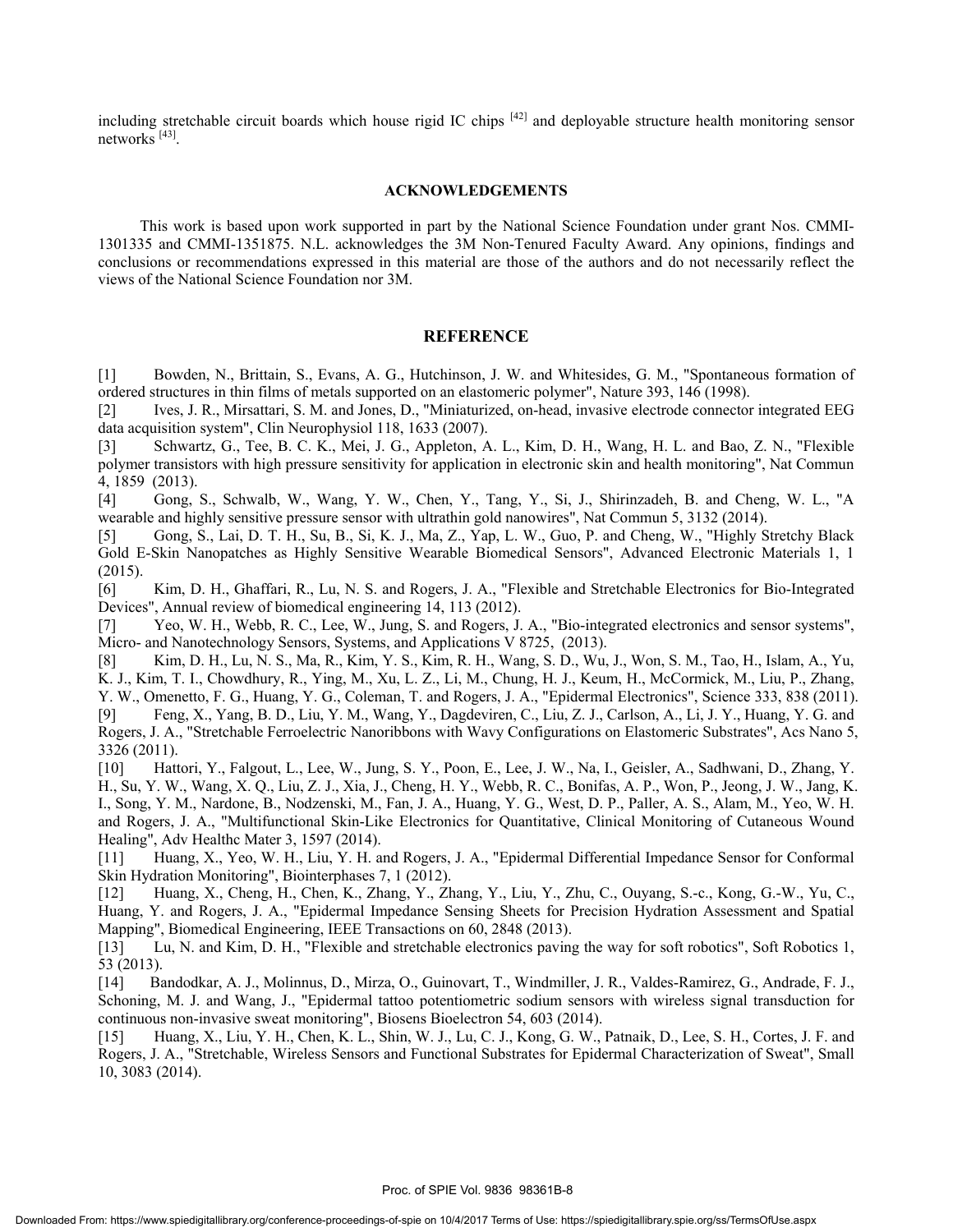[16] Son, D., Lee, J., Qiao, S., Ghaffari, R., Kim, J., Lee, J. E., Song, C., Kim, S. J., Lee, D. J., Jun, S. W., Yang, S., Park, M., Shin, J., Do, K., Lee, M., Kang, K., Hwang, C. S., Lu, N. S., Hyeon, T. and Kim, D. H., "Multifunctional wearable devices for diagnosis and therapy of movement disorders", Nat Nanotechnol 9, 397 (2014).

[17] Kim, J., Banks, A., Cheng, H., Xie, Z., Xu, S., Jang, K.-I., Lee, J. W., Liu, Z., Gutruf, P., Huang, X., Wei, P., Liu, F., Li, K., Dalal, M., Ghaffari, R., Feng, X., Huang, Y., Gupta, S., Paik, U. and Rogers, J. A., "Epidermal Electronics with Advanced Capabilities in Near-Field Communication", Small, n/a (2014).

[18] Pacheco, M. A. and Marshall, C. L., "Review of dimethyl carbonate (DMC) manufacture and its characteristics as a fuel additive", Energ Fuel 11, 2 (1997).

[19] Lu, N. S., Wang, X., Suo, Z. and Vlassak, J., "Metal films on polymer substrates stretched beyond 50%", Appl Phys Lett 91, 221909 (2007).

[20] Seitz, H., Marlovits, S., Schwendenwein, I., Muller, E. and Vecsei, V., "Biocompatibility of polyethylene terephthalate (Trevira (R) hochfest) augmentation device in repair of the anterior cruciate ligament", Biomaterials 19, 189 (1998).

[21] Valdivia, V., Barrado, A., Lazaro, A., Zumel, P. and Raga, C., "Easy Modeling and Identification Procedure for "Black Box" Behavioral Models of Power Electronics Converters with Reduced Order Based on Transient Response Analysis", Apec: 2009 Ieee Applied Power Electronics Conference and Exposition, Vols 1- 4, 318 (2009).

[22] Widlund, T., Yang, S., Hsu, Y.-Y. and Lu, N., "Stretchability and compliance of freestanding serpentine-shaped ribbons", Int J Solids Struct 51, 4026 (2014).

[23] Yang, S., Ng, E. and Lu, N., "Indium Tin Oxide (ITO) Serpentine Ribbons on Soft Substrates Stretched beyond 100%", Extreme Mechanics Letters 2, 37 (2015).

[24] Arumugam, V., Naresh, M. D. and Sanjeevi, R., "Effect of Strain-Rate on the Fracture-Behavior of Skin", J Bioscience 19, 307 (1994).

[25] Thakor, N. V. and Zhu, Y. S., "Applications of Adaptive Filtering to Ecg Analysis - Noise Cancellation and Arrhythmia Detection", Ieee T Bio-Med Eng 38, 785 (1991).

[26] Klimesch, W., "EEG alpha and theta oscillations reflect cognitive and memory performance: a review and analysis", Brain Res Rev 29, 169 (1999).

[27] Rosenow, F., Klein, K. M. and Hamer, H. M., "Non-invasive EEG evaluation in epilepsy diagnosis", Expert review of neurotherapeutics 15, 425 (2015).

[28] Jordan, K. G., "Emergency EEG and continuous EEG monitoring in acute ischemic stroke", J Clin Neurophysiol 21, 341 (2004).

[29] Wyss, C. R., Brengelm.Gl, Johnson, J. M., Rowell, L. B. and Niederbe.M, "Control of Skin Blood-Flow, Sweating, and Heart-Rate - Role of Skin Vs - Core Temperature", J Appl Physiol 36, 726 (1974).

[30] Makinen, T. M., Palinkas, L. A., Reeves, D. L., Paakkonen, T., Rintamaki, H., Leppaluoto, J. and Hassi, J., "Effect of repeated exposures to cold on cognitive performance in humans", Physiol Behav 87, 166 (2006).

[31] Ng, E. Y. K., "A review of thermography as promising non-invasive detection modality for breast tumor", Int J Therm Sci 48, 849 (2009).

[32] Blichmann, C. and Serup, J., "Hydration Studies on Scaly Hand Eczema", Contact Dermatitis 16, 155 (1987).

[33] Hon, K. L. E., Wong, K. Y., Leung, T. F., Chow, C. M. and Ng, P. C., "Comparison of skin hydration evaluation sites and correlations among skin hydration, transepidermal water loss, SCORAD index, Nottingham eczema severity score, and quality of life in patients with atopic dermatitis", Am J Clin Dermatol 9, 45 (2008).

[34] Sator, P. G., Schmidt, J. B., Rabe, T. and Zouboulis, C. C., "Skin aging and sex hormones in women - clinical perspectives for intervention by hormone replacement therapy", Exp Dermatol 13, 36 (2004).

[35] Tran, B. W., Papoiu, A. D. P., Russoniello, C. V., Wang, H., Patel, T. S., Chan, Y. H. and Yosipovitch, G., "Effect of Itch, Scratching and Mental Stress on Autonomic Nervous System Function in Atopic Dermatitis", Acta Derm-Venereol 90, 354 (2010).

[36] Kleiner, S. M., "Water: An essential but overlooked nutrient", J Am Diet Assoc 99, 200 (1999).

[37] Boguniewicz, M., Nicol, N., Kelsay, K. and Leung, D. Y. M., "A multidisciplinary approach to evaluation and treatment of atopic dermatitis", Semin Cutan Med Surg 27, 115 (2008).

[38] Ying, M., Bonifas, A. P., Lu, N. S., Su, Y. W., Li, R., Cheng, H. Y., Ameen, A., Huang, Y. G. and Rogers, J. A., "Silicon nanomembranes for fingertip electronics", Nanotechnology 23, 344004 (2012).

[39] Kandasamy, R., Wang, X. Q. and Mujumdar, A. S., "Transient cooling of electronics using phase change material (PCM)-based heat sinks", Appl Therm Eng 28, 1047 (2008).

[40] Kim, D. H., Ghaffari, R., Lu, N. S., Wang, S. D., Lee, S. P., Keum, H., D'Angelo, R., Klinker, L., Su, Y. W., Lu, C. F., Kim, Y. S., Ameen, A., Li, Y. H., Zhang, Y. H., de Graff, B., Hsu, Y. Y., Liu, Z. J., Ruskin, J., Xu, L. Z., Lu, C.,